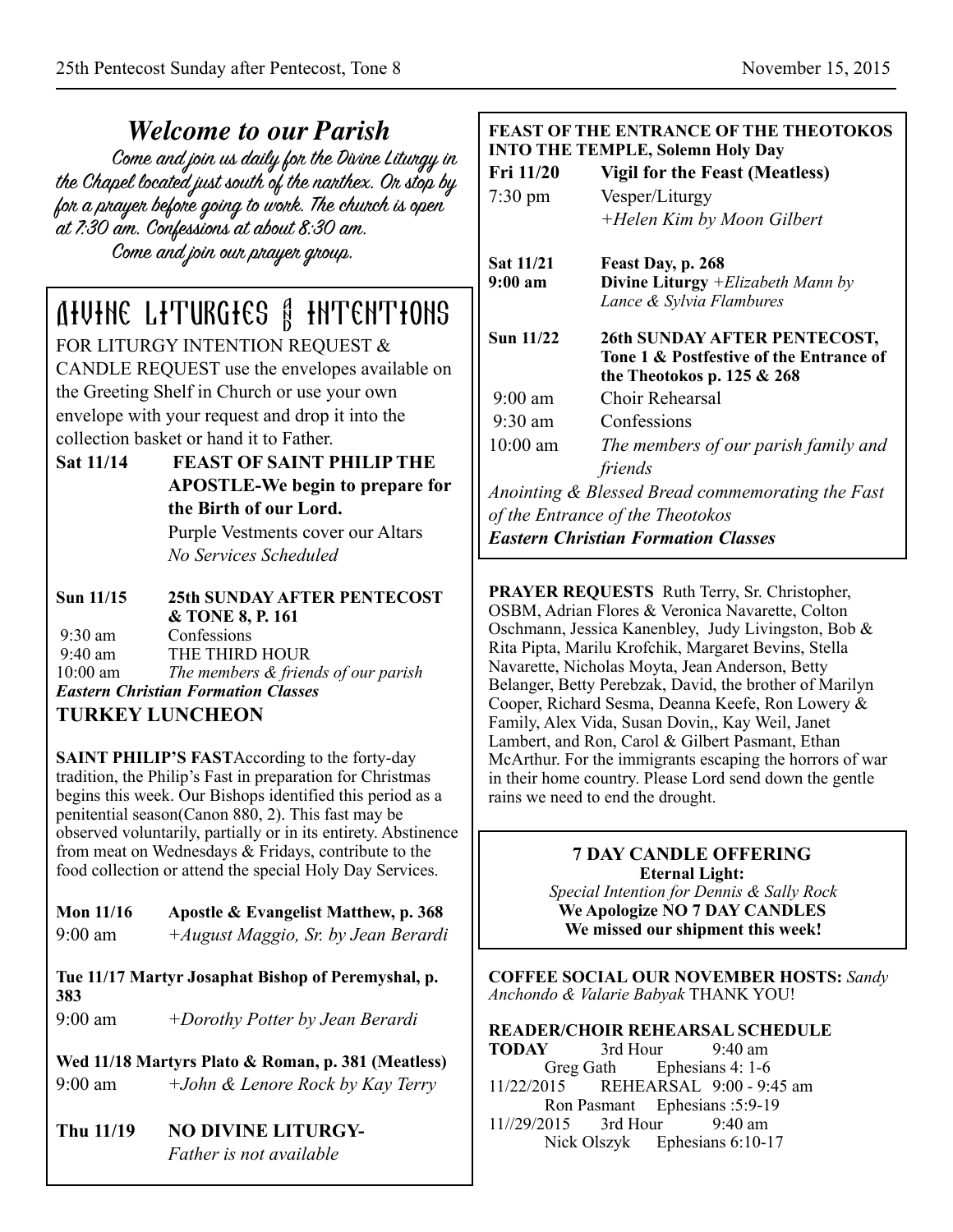# **GIFTS FOR SAINT NICHOLAS FOR THOSE IN NEED and FOR THANKSGIVING**

Our parish will be celebrating Thanksgiving and the feast of Saint Nicholas of Myra in a unique way:

# *"Take a Sack and Bring It Back."*

It will start next week and continue to *Sunday November 22.* The sacks will be located in the Narthex of the Church. Simply take a sack, place your donations in it, and bring it back. Donations for those in need for this Penitential Season. Items needed: cereal, canned items, dried pasta, dry beans, day milk, baby food, diapers of all sizes, and travel-sized soap, shampoo, deodorant, toothpaste, toothbrushes, coms and feminine products. Contact: Sue Petyo

This year as part of our celebration of **St. Nicholas Day** we will bring gifts for the residents of the Precious Life Shelter in Los Alamitos which provides housing and support for mothers in crisis pregnancies. Everyone is invited to take an angel from the tree and bring the gift listed on St. Nicholas Day.

Please note the following:

- \* The gift should be in a bag UNWRAPPED
- \* Each child should have a gift to give St. Nicholas when they visit with him Thank you!

#### **TITHING AND ATTENDANCE REPORT November 8**

Attendance: Sun: 10:00 am 100 Souls Adult Tithes : \$3,127.00 Youth Tithes: \$11.50 Candles: \$15.00 Mortgage Principle: \$320.00 Bake Sale: \$215.00 Thanksgiving Luncheon: \$204.00 Thank you for your support and love for our Parish. We accept credit and debit cards by way The Square. Your receipts are e-mailed .

**WOULD LIKE TO GET THE PARISH BULLETIN BY E-MAIL?** *Send an e-mail to Fr Stephen* **[annbyzcathchurch@sbcglobal.net](mailto:annbyzcathchurch@sbcglobal.net)**

# **Parish Calendar & Upcoming Events**

#### **11/14 Saturday FEAST OF ST. PHILIP THE**

**APOSTLE** St. Philip Fast begins on Monday. Abstinence from meat on Wednesdays & Fridays and other penitential practice are highly recommended out of our Love & Commitment for the Lord.

#### **TODAY THANKSGIVING LUNCHEON** in the

parish hall after the Divine Liturgy. Be sure to invite our guests to the parish hall to join us.

#### **ENTRANCE OF THE THEOTOKOS INTO THE TEMPLE Solemn Holy Day**

#### **THANKSGIVING DAY-CIVIL HOLIDAY**

| 11/26 Thursday Thanksgiving Day9:00 am |  |
|----------------------------------------|--|

### **11/29 DEADLINE FOR THE CHRISTMAS ORDERS**

#### *Satan is never too busy to rock the cradle of a sleeping Christian! FEED YOUR FAITH—STARVE YOUR DOUBTS!*

#### **ST. MICHAEL'S OPEN HOUSE**

St. Michael's Prep School consistently ranks as one of the 57 best private high schools in the United States with SAT scores well above the national state standards. Come find out about the admissions process, meet our Headmaster and enjoy a tour of our school.

**Open House:** Sunday, December 4<sup>th</sup> at 3:30 p.m. **Entrance Test**: Saturday, January 23<sup>rd</sup> at 8:00 a.m. (registration required)

St. Michael's Prep School ● 19292 El Toro Road ● Silverado, CA 92676 • 949-546-0637 • [pamchristian@stmichaelsprep.org](mailto:pamchristian@stmichaelsprep.org)